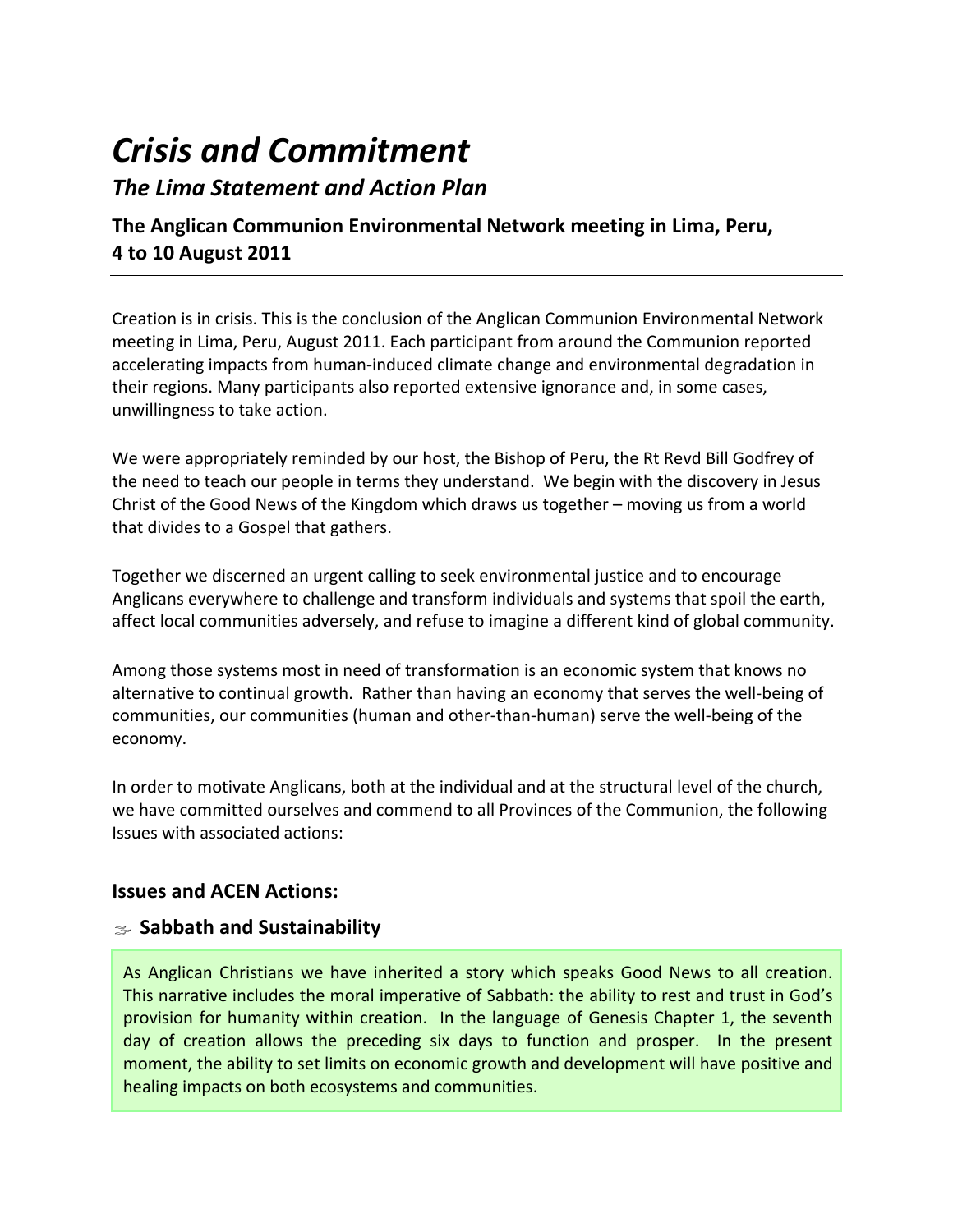**ACEN Action:** ACEN will produce a series of pamphlets for distribution throughout the Communion on the practice of Sabbath.

# $\approx$  The Communion and Environmental Justice

A review of the 1998 Lambeth Conference resolutions on creation (I.8) and ecology (I.9)<sup>1</sup> clearly shows that the Anglican Communion has not adequately supported and resourced environmental justice.

**ACEN Action:** ACEN will seek the appointment of a funded coordinator in accordance with Lambeth Conference resolutions and the Fifth Mark of Mission.<sup>2</sup> To this end ACEN will write to the Secretary General and the Anglican Alliance Director stressing the need and urgency of a funded position to support and coordinate ACEN and Alliance initiatives in relation to the environment.

# Á **COP17**

We find the Message from African faith leaders gathered in Nairobi in June 2011 to the  $17<sup>th</sup>$ Conference of the Parties (COP17) to the United Nations Framework Convention on Climate Change (UNFCCC) inspirational and challenging.<sup>3</sup>

#### **ACEN Actions:**

- ACEN commends the Message from African faith leaders to Provinces and all faith communities as a model for similar statements supporting a fair, binding and ambitious outcome from the COP 17 meetings in Durban, South Africa, in November of 2011.
- Those assembled for ACEN's meeting in the Diocese of Peru officially appointed Mr Michael Schut and the Revd Tim Gray to represent the Network at COP 17.

#### Á **Deforestation**

Systematic deforestation and environmental degradation are present in many of our Provinces. We heard reports from the Chaco region of Northern Argentina, Bolivia and Paraguay, and from Brazil. Such activity contributes to the dissolution and devaluing of communities, threatens livelihood at all levels, and destroys tribal lands and cultures.

 $\overline{\phantom{a}}$ 

 $^1$  See Appendix 1

 $2$  "To strive to safeguard the integrity of creation and sustain and renew the life of the earth"

<sup>&</sup>lt;sup>3</sup> See Appendix 2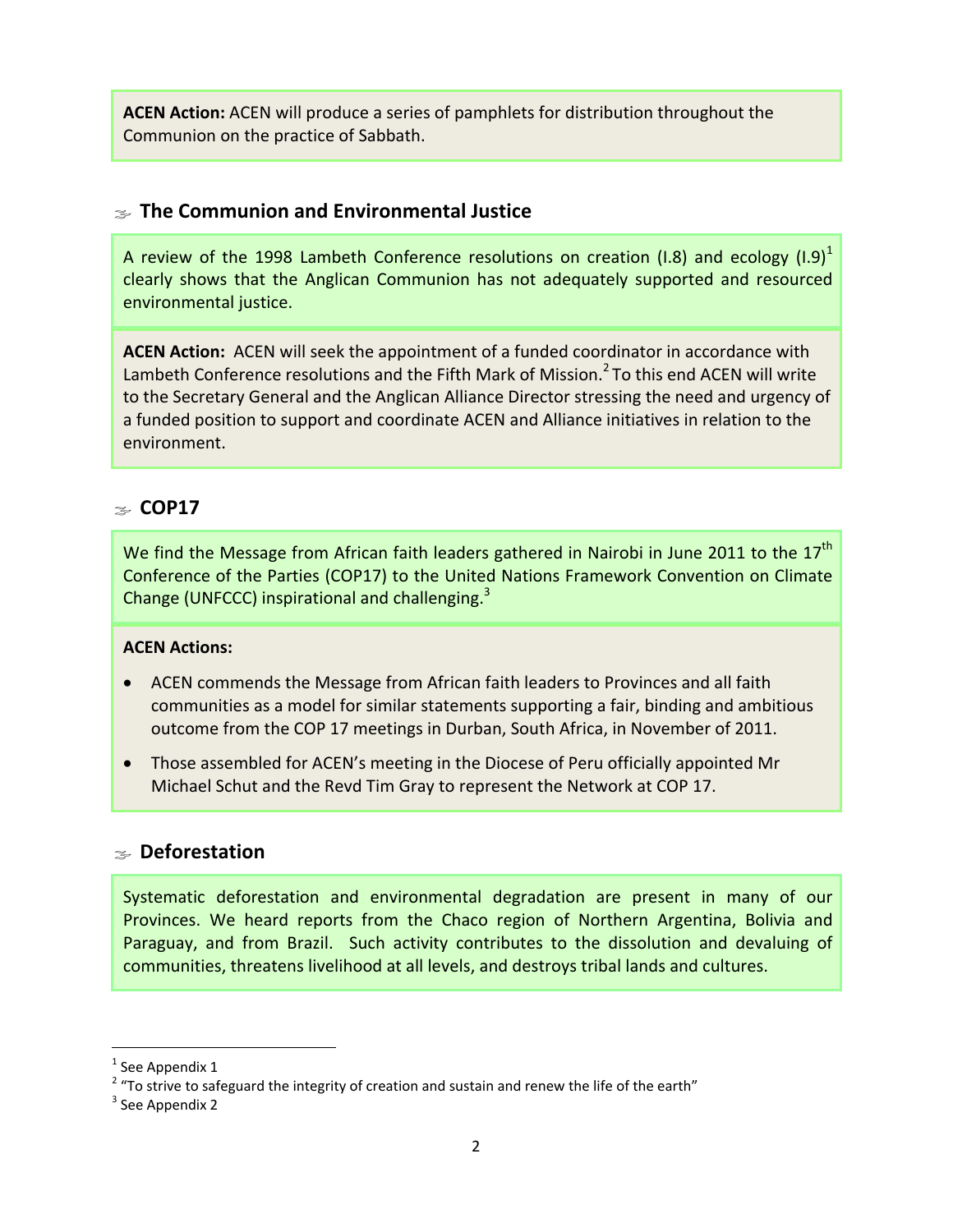**ACEN Action:** ACEN will assemble a multi-media information kit, initially focusing on South America, for dissemination throughout the Communion.

#### Á **Mining**

Mining and the environmental degradation it causes continues to impact both the physical environment and local communities in many of our Provinces. In Peru, participants met with miners and smelter workers who are employed by corporations that remain unwilling to operate in a wholly responsible manner. Over decades this industry has caused serious contamination to land, air, and water resulting in lead poisoning to children.

**ACEN Action:** ACEN will gather stories from throughout the Communion which highlight models of both sustainable and unsustainable mining practices.

#### Á **Water**

Global water resources continue to be depleted due to rising global temperatures, pollution, and unsustainable extraction from rivers and deep water aquifers. The mixture of salt and fresh water in countries such as Bangladesh adversely affects agriculture, the availability of potable drinking water and human health. The life and health of communities and ecosystems is threatened in other regions. Commodification of water restricts access for vulnerable communities and causes ecological harm in the name of profit.

#### **ACEN Actions:**

- ACEN will increase the visibility of existing publications making use of its own web site at http://acen.anglicancommunion.org and the Anglican Observer at the UN web site at www.anglicancommunion.org/ministry/un.
- ACEN will produce new resources on water access, quality, depletion and commodification.
- ACEN will regularly communicate with the World Council of Churches Water Network.

#### Á **Oceans**

The impact of global warming on the oceans, the world's most significant carbon sink, leads to both acidification and rising water levels, and continues unabated.

**ACEN Action:** ACEN will gather together a collection of stories, liturgies and other materials (including from the World Council of Churches) which describe the impact of climate change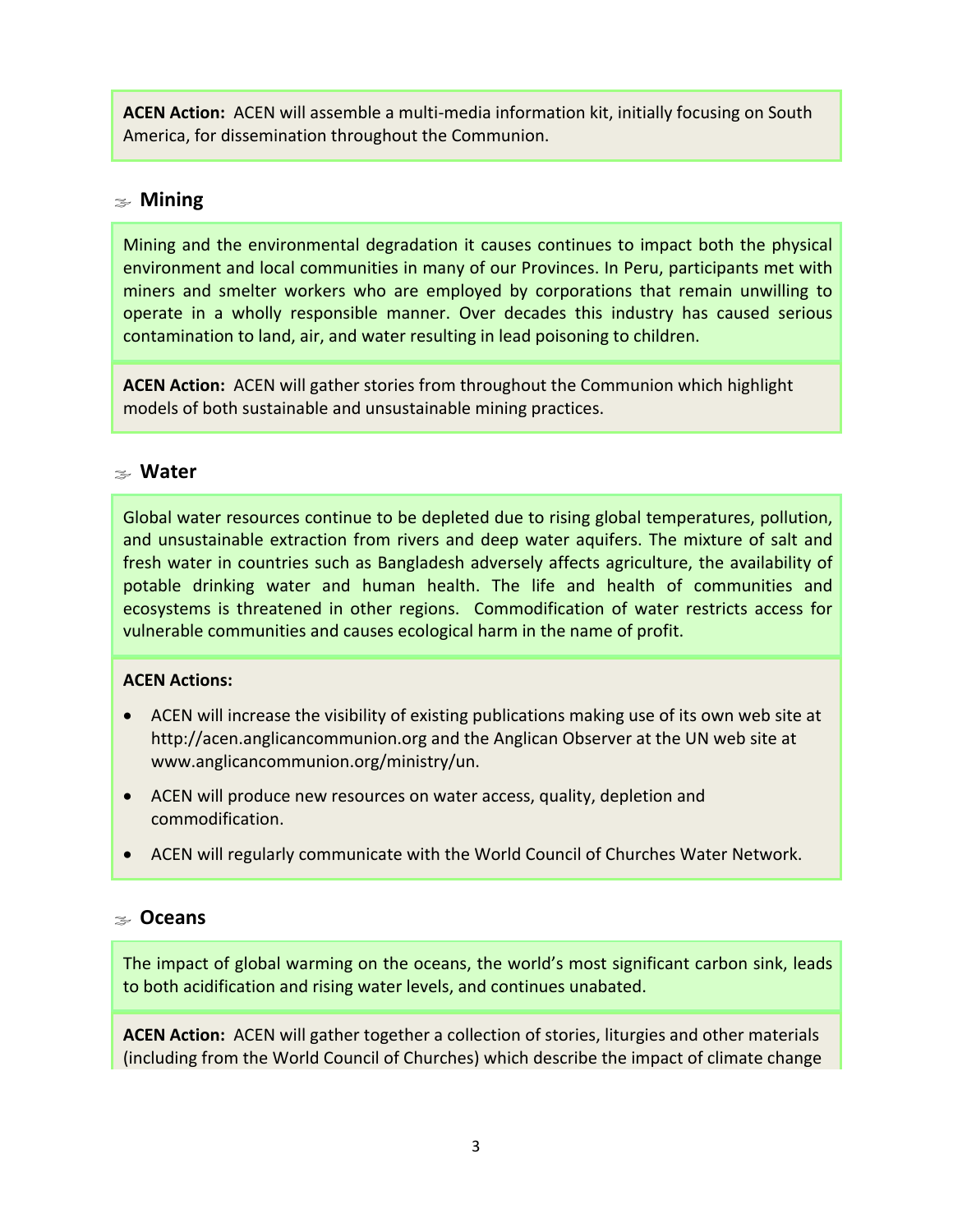on the oceans and on coastal communities. Such a presentation could be timed to coincide with the annual World Water Day (22 March) or with a similar event.

#### Á **Agriculture and Food**

Access to nutritious, affordable, and locally grown food is directly threatened by global agribusiness.

**ACEN Action:** ACEN will explore the possibility of coordinating with the Anglican Indigenous Network regarding indigenous sustainable farming methods.

### Á **Environmental Refugees**

The imminent displacement of large numbers of people as a result of climate change, notably in Bangladesh and other regions at sea level, is of great concern. There is no plan in place to deal with such forced migration. It is essential to support adaptation and resettlement projects in vulnerable communities most affected by climate change both financially and in other ways.

**ACEN Action:** Dialogue with the Anglican Refugee and Migrant Network and the UN High Commission on Refugees about the status of environmental refugees.

# Á **Corporate and Consumer Responsibility**

Fresh dialogue is necessary with corporations and consumers about ethical and sustainable practices in all Provinces.

#### **ACEN Actions:**

- Develop a campaign around sustainable corporate behaviour in consultation with identified business community leaders and theologians.
- Research the practice and monitoring of socially responsible investment practices.
- Gather and disseminate resources on the production and distribution of a wide range of products to enable consumers to make ecologically aware purchasing choices.

#### Á **Integrated Mission**

There is an integral relationship between environmental degradation and poverty, the dissolution of community and family life, and the disempowerment of women.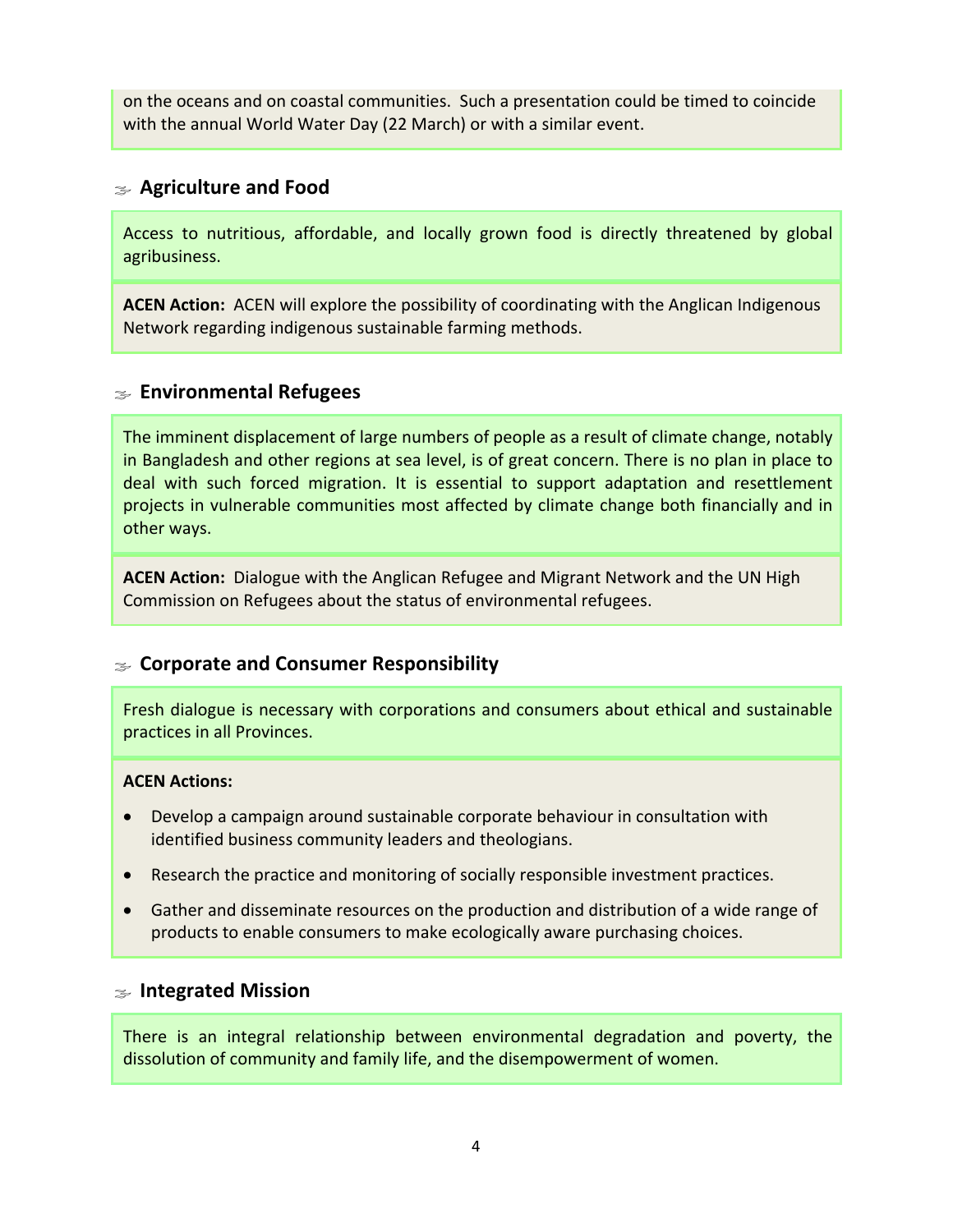#### **ACEN Actions:**

- ACEN will review its mandate, its name and logo with a view to articulating the relationship of environmental justice with poverty; food security; indigenous rights; health and women's empowerment, and working with other n/Networks.
- ACEN will link with the Anglican Alliance for Development, Relief and Advocacy with a view to pursuing a multi‐level, holistic approach in mediation, mitigation and adaptation.

#### Á **Theological Education**

There is a pressing need for theologically and scientifically sound environmental curricula in seminaries in many provinces.

ACEN will discover or develop, in relation to the needs of the Diocese of Peru, a teaching module on Faith and the Environment, illustrated with Anglican experience (eventually to be translated into French, Spanish, and Portuguese for a broader audience).

#### Á **Liturgy**

ACEN will identify existing liturgies and, where necessary, adapt and edit as appropriate, readings, thanksgiving, penitential rites, intercession and other worship resources that relate to creation and the Fifth Mark of Mission.

#### Á **Solidarity and Support**

ACEN will develop support mechanisms for those engaged in environmental advocacy, including nurturing relationships and prayer.

#### Á **Conflict**

The potential for civil strife arising from stress associated with the spoiling of and competition for resources is real and present in many places.

**We, the undersigned, believe that within these Issues and Actions, we are committed to a moral imperative and a Godly calling.** 

#### **Provincial Representatives**

Bishop George Browning, Anglican Church of Australia, ACEN Moderator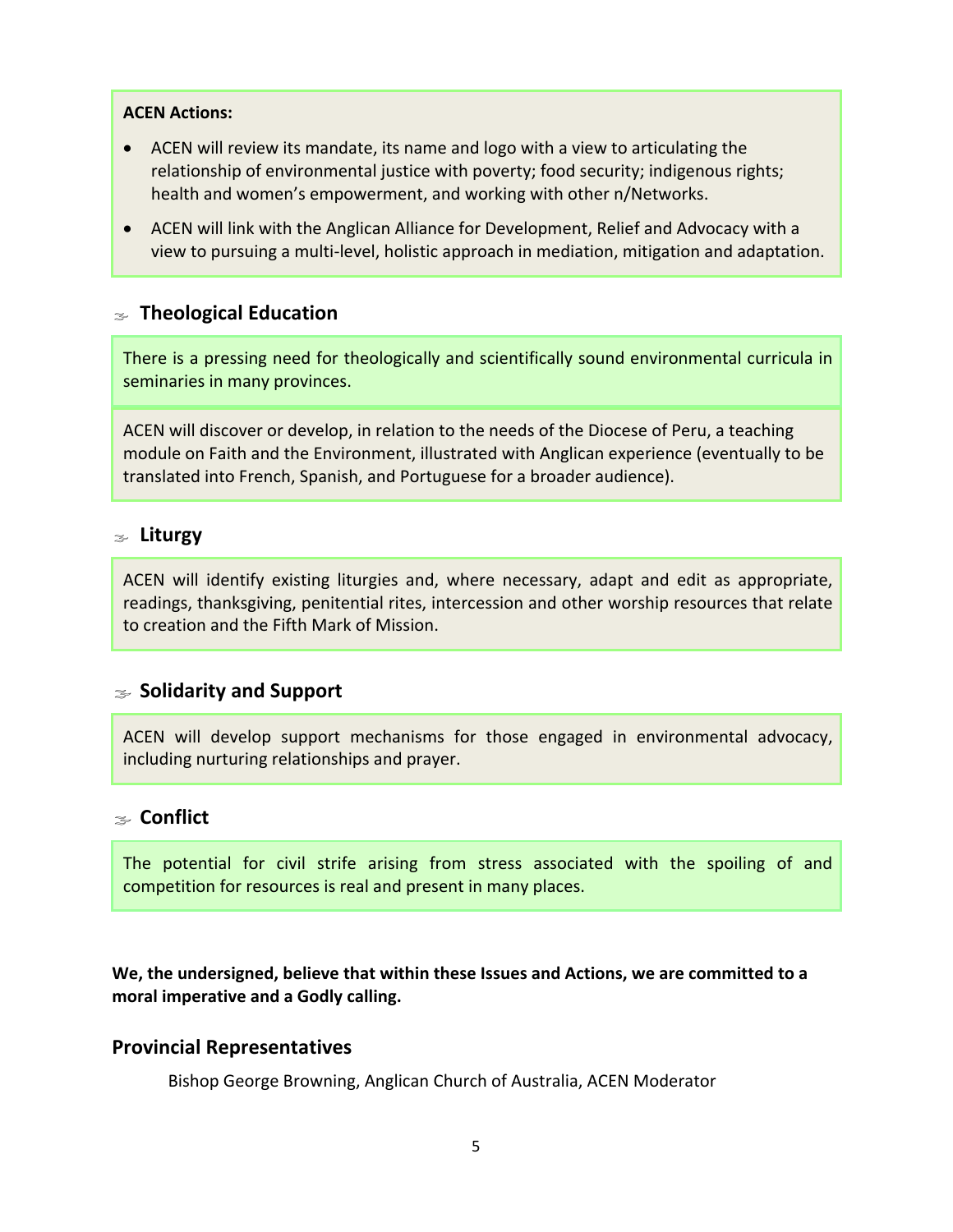The Revd Ken Gray, Anglican Church of Canada, ACEN Secretary Mr Timothy Biswas, Church of Bangladesh The Revd Tim Gray, Anglican Church of Southern Africa Mrs Judith Masumba, Anglican Church of Tanzania Mrs Anne Mayagoitia, Anglican Church of Mexico Professor Dr David Morales, Igreja Episcopal Anglicana do Brasil The Rt Revd Apimeleki Qiliho, Anglican Church in Aotearoa, New Zealand and Polynesia Mr Michael Schut, The Episcopal Church Bishop Jean Paul Solo, Church of the Province of the Indian Ocean Bishop Tom Wilmot, Anglican Church of Australia The Revd Dr Jeff Golliher, Program Officer for the Environment, Anglican United Nations Office (AUNO)

#### **Observers**

Mr Nagulan Nesiah, Program Officer for International Development, Episcopal Relief and Development

The Bishop of Peru, the Rt Revd Bill Godfrey, host

The Dean of Peru, Fr John H Park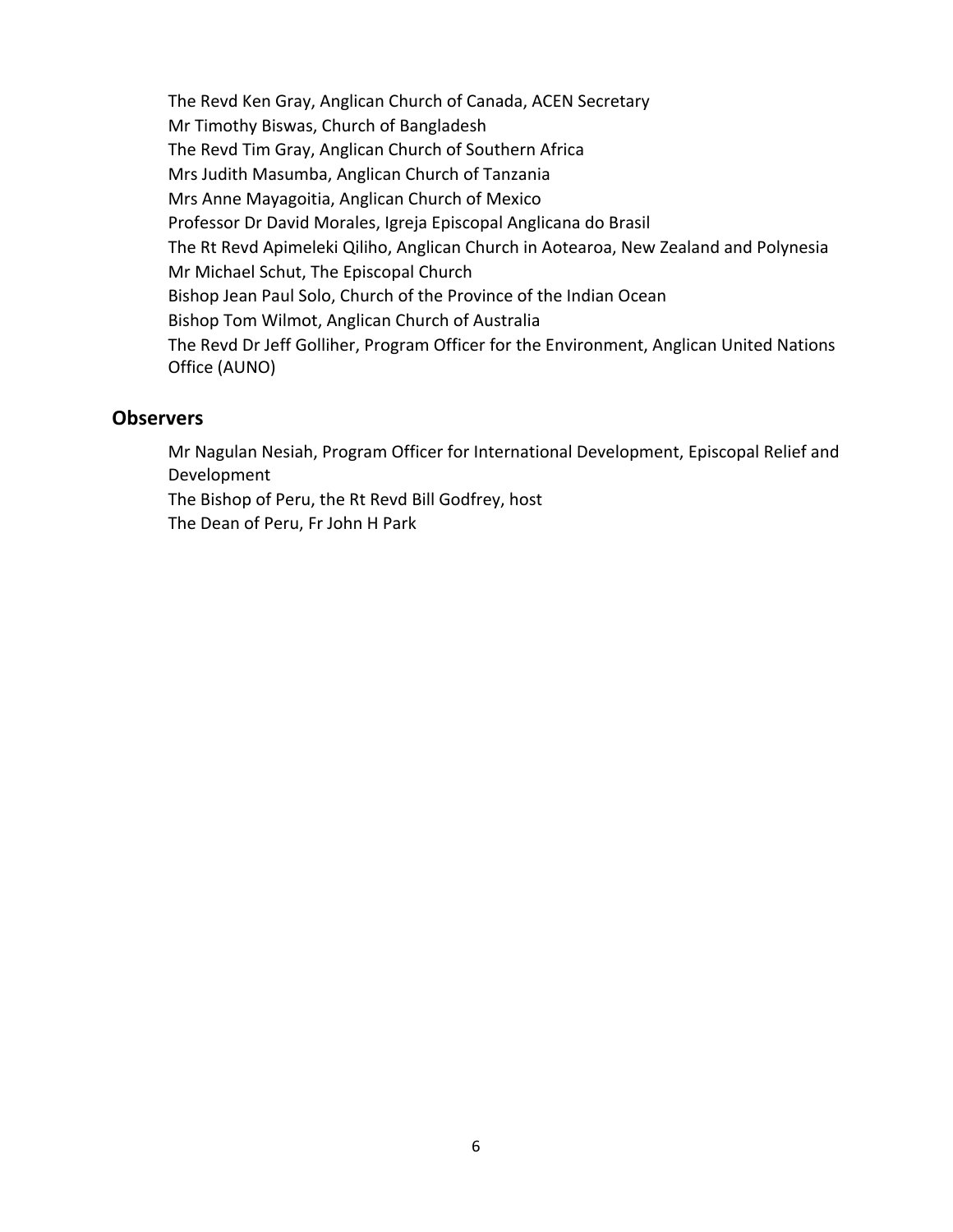#### **Appendix 1**

#### **Lambeth Conference 1998 Resolution I.8: Creation**

This Conference:

- a. reaffirms the Biblical vision of Creation according to which:
	- I. creation is a web of inter‐dependent relationships bound together in the Covenant which God, the Holy Trinity has established with the whole earth and every living being;
	- II. the divine Spirit is sacramentally present in Creation, which is therefore to be treated with reverence, respect, and gratitude;
	- III. human beings are both co‐partners with the rest of Creation and living bridges between heaven and earth, with responsibility to make personal and corporate sacrifices for the common good of all Creation;
	- IV. the redemptive purpose of God in Jesus Christ extends to the whole of Creation.
- b. recognises:
	- I. that unless human beings take responsibility for caring for the earth, the consequences will be catastrophic because of:
		- overpopulation
		- unsustainable levels of consumption by the rich
		- poor quality and shortage of water
		- air pollution
		- eroded and impoverished soil
		- forest destruction
		- plant and animal extinction;
	- II. that the loss of natural habitats is a direct cause of genocide amongst millions of indigenous peoples and is causing the extinction of thousands of plant and animal species. Unbridled capitalism, selfishness and greed cannot continue to be allowed to pollute, exploit and destroy what remains of the earth's indigenous habitats;
	- III. that the future of human beings and all life on earth hangs in balance as a consequence of the present unjust economic structures, the injustice existing between the rich and the poor, the continuing exploitation of the natural environment and the threat of nuclear self‐destruction;
	- IV. that the servant‐hood to God's creation is becoming the most important responsibility facing humankind and that we should work together with people of all faiths in the implementation of our responsibilities;
	- V. that we as Christians have a God given mandate to care for, look after and protect God's creation.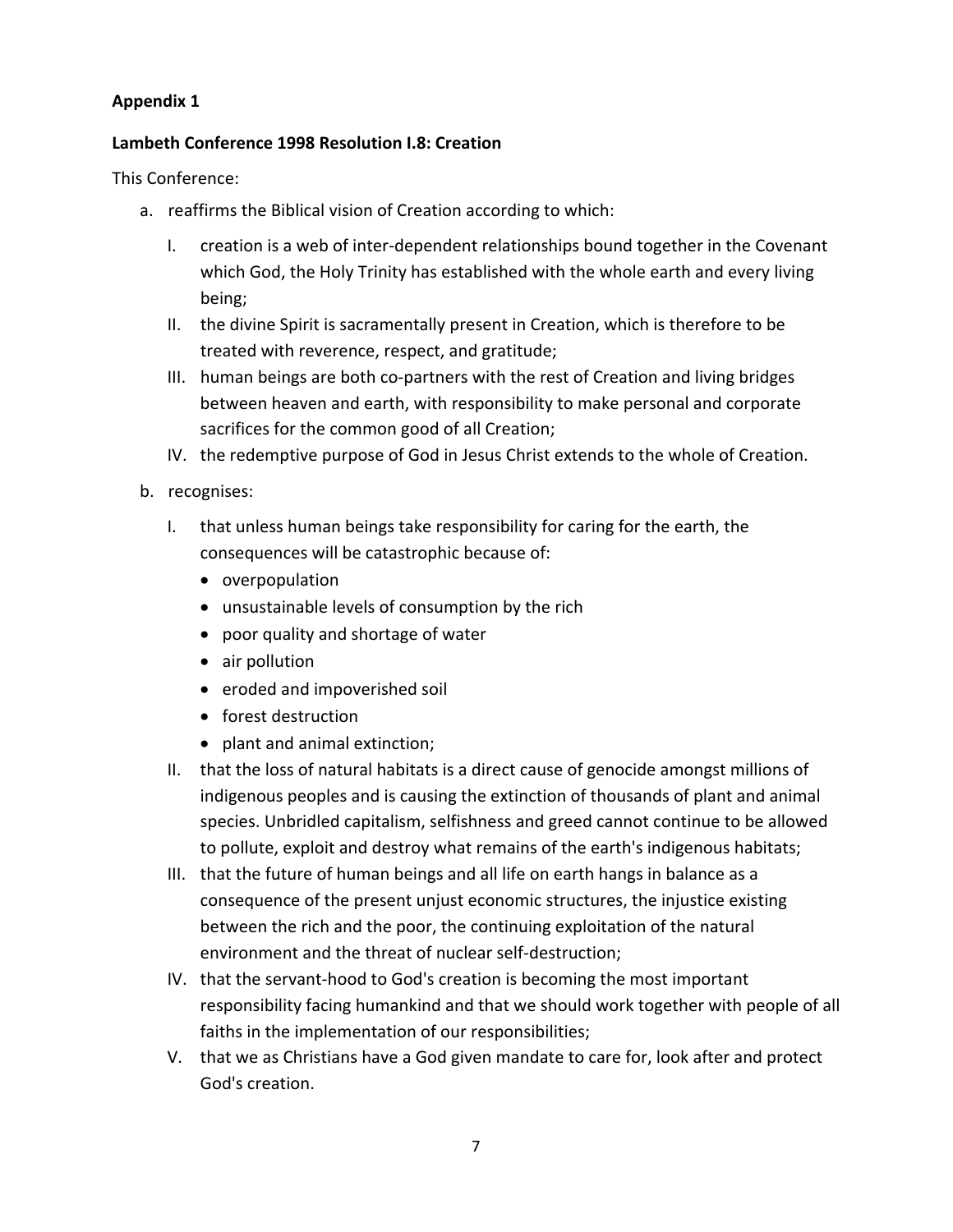- c. prays in the Spirit of Jesus Christ:
	- I. for widespread conversion and spiritual renewal in order that human beings will be restored to a relationship of harmony with the rest of Creation and that this relationship may be informed by the principles of justice and the integrity of every living being, so that self centred greed is overcome; and
	- II. for the recovery of the Sabbath principle, as part of the redemption of time and the restoration of the divinely intended rhythms of life.

#### **Lambeth Conference 1998 Resolution I.9: Ecology**

This Conference:

- a. calls upon all ecumenical partners and other faith communities, governments and transnational companies:
	- I. to work for sustainable society in a sustainable world;
	- II. to recognise the dignity and rights of all people and the sanctity of all life, especially the rights of future generations;
	- III. to ensure the responsible use and re-cycling of natural resources;
	- IV. to bring about economic reforms which will establish a just and fair trading system both for people and for the environment.
- b. calls upon the United Nations to incorporate the right of future generations to a sustainable future in the Universal Declaration of Human Rights.
- c. asks the Joint Standing Committee of the ACC and the Primates to consider the appointment of a co‐ordinator of an inter‐national ecological network within the Anglican Communion, who would:
	- I. work in co-operation with other ecumenical and interfaith agencies;
	- II. be funded through and responsible to the Anglican Consultative Council;
	- III. support those engaged in grass‐roots environmental initiatives;
	- IV. gather and disseminate data and information on environmental issues so that the Church can play an informed role in lobbying for ecological justice in both the public and private sectors; and
	- V. contribute to the development of environmental educational programmes for use in the training of Christian leaders.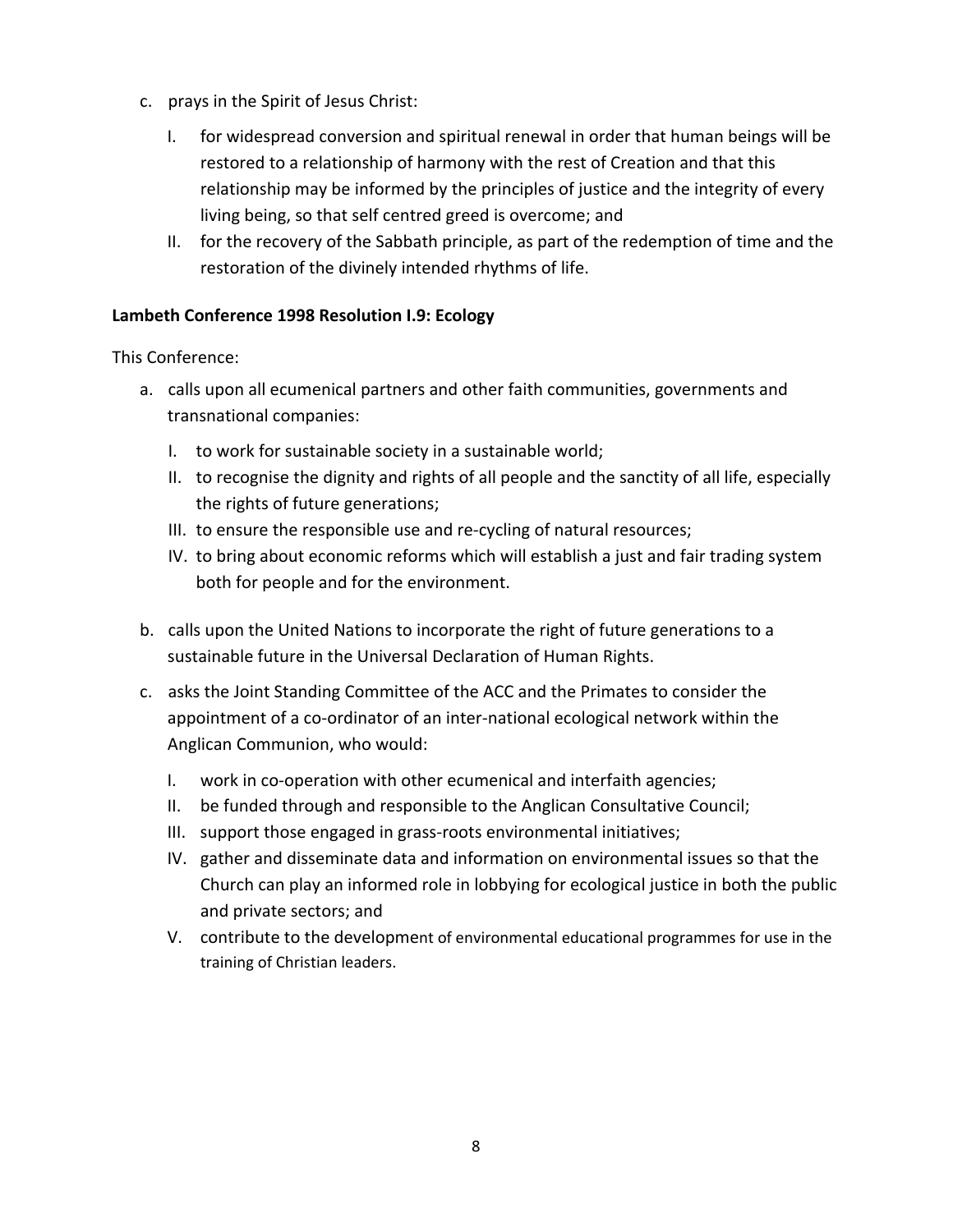#### **Appendix 2**

#### **CLIMATE JUSTICE FOR SUSTAINABLE PEACE IN AFRICA**

*A message from African faith leaders to the 17th Conference of the Parties (COP17) to the United Nations Framework Convention on Climate Change (UNFCCC), from 29 November – 9 December 2011 in Durban, South Africa.* 

*You must treat the earth well. It was not given to you by your parents. It is loaned to you by your children. – Kikuyu proverb* 

#### **1. Introduction**

Africa is a continent of the faithful. We gathered as African faith leaders at UNEP in Nairobi, Kenya on  $7<sup>th</sup>$  and  $8<sup>th</sup>$  June 2011, to discuss climate change and how it will be addressed at COP17.

Scientific reports indicate that climate change may well be the greatest threat that humanity has ever faced, with, on current targets, probable increased global warming of 2.5<sup>o</sup>C to 4<sup>o</sup>C by 2100 – widely agreed to be disastrous. Yet progress in international negotiations has not matched the scale of the crisis. There appears to be a deadlock between competing political and economic interests from various power blocs. We believe that to break this deadlock, new perspectives are required.

Firstly, economic and political processes have to be based on ecological principles, and not vice versa. There can be no infinite economic or population growth on a finite planet.

Secondly, there is a profound need for a renewed moral vision for the future of humanity and indeed of all life. We debase human beings by seeing them only as economic instruments, and debase the sanctity of life by commodifying it.

We must realise that well-being cannot be equated with material wealth. The quality of life is not dependent on the quantity of material things or growth measured by GDP. Instead, our standard of living depends on our standard of loving and sharing. We cannot sustain a world dominated by profit‐seeking, rampant consumerism and gross inequalities, and an atmosphere of competition where the powerful take advantage of the weak without caring for the well-being of every form of life. Development cannot be sustained if the affluent project themselves as examples to be copied by everyone else, and if the poor model their lifestyles on such examples.

These insights draw from the rich moral and spiritual traditions on our continent and elsewhere in the world. Despite the historical violence and disorganisation that Africa has suffered and inflicted on itself, these insights have been transmitted to us by our ancestors who believed in the harmony of vital forces, between human beings and the rest of creation.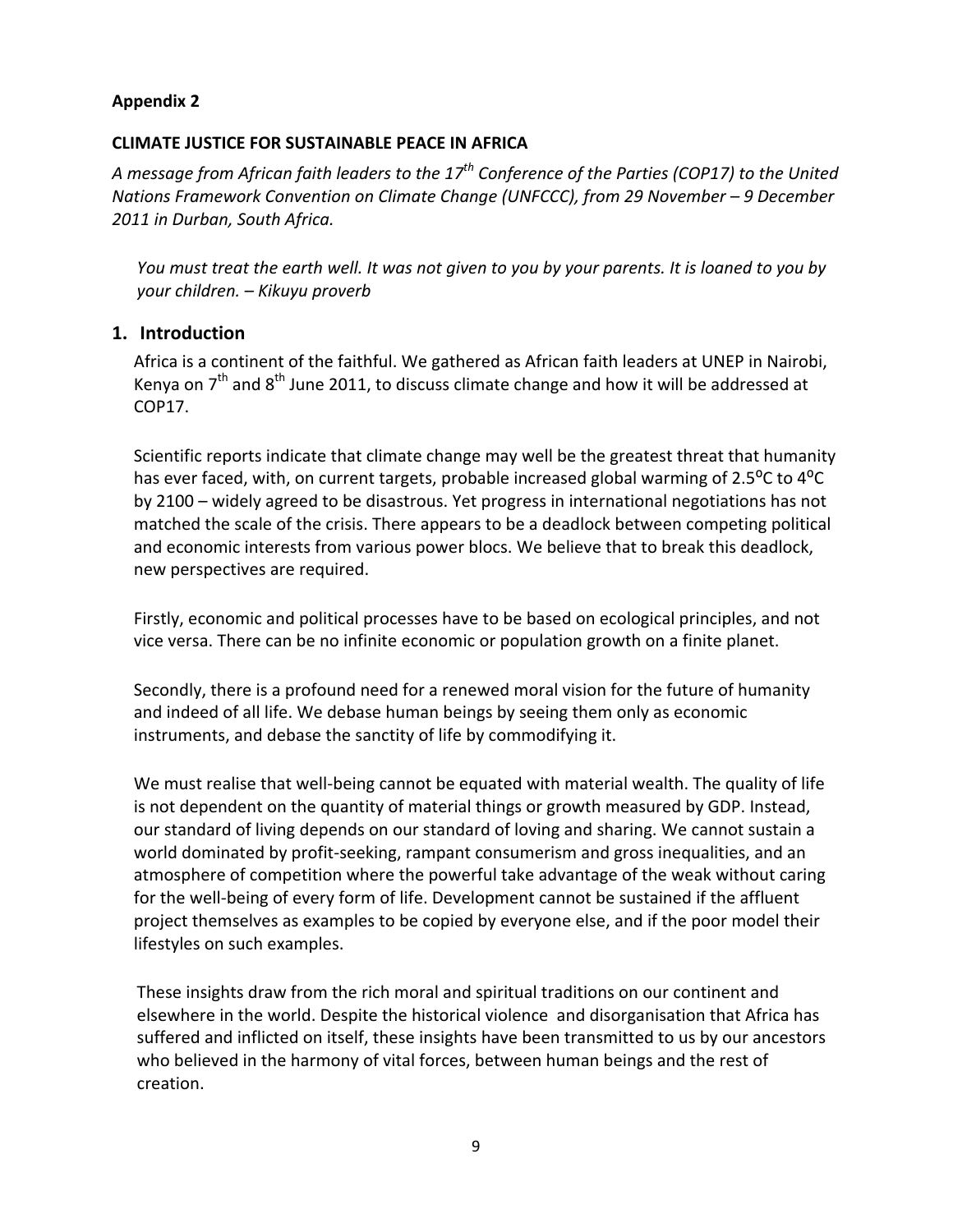In our African spiritual heritage and our diverse faith traditions, trees, flowers, water, soil and animals have always been essential companions of human beings, without which life and being are inconceivable. We express this in different ways through our understanding of the world as God's own beloved creation, and our sense of place and vocation within it.

Our ways of thinking and feeling deeply influence the world around us. As we find compassion, peace and harmony within ourselves, we will begin to treat the Earth with respect, resist disorder and live in peace with each other, including embracing a binding climate treaty. We pray that compassion will guide these negotiations.

#### **2. Our commitments as faith leaders**

Our African people and nations have to overcome the temptation of seeing ourselves as victims, who have no role and responsibility to play in reversing the current situation – we are part of the solution.

As African faith leaders, our responsibilities will be to:

- Set a good example for our faith communities by examining our personal needs and reducing unsustainable consumption.
- Lead local communities to understand the threat of climate change and the need to build economies and societies based on a revitalised moral vision.
- Draw on our spiritual resources to foster crucial ecological virtues such as wisdom, justice, courage and temperance, and to confront vices such as greed in our own midst.
- Acknowledge that climate change has greatly affected already vulnerable people (such as women, children, the elderly, the poor and the disabled), that it worsens existing inequalities and that this places an obligation on faith groups to stand in solidarity with the victims of climate change disasters, showing care, compassion and love.
- Plant indigenous trees and promote ecological restoration.

#### **3. Our message to all world leaders**

As citizens, we are asked to put our trust in representatives at COP17 to decide upon our common future. We have no doubt that the Durban COP must decide on a treaty – and second commitment period for the Kyoto Protocol – that is fair, ambitious and legally binding, to ensure the survival of coming generations.

We therefore call on you to:

- Commit to the principle of inter-generational equity, the rights of our children for generations to come, and to the rights of Mother Earth as outlined in the Cochabamba declaration.
- Refute the myth that action to cut emissions is too expensive, when it is far cheaper than the long‐term costs of inaction.
- Acknowledge that investments in sustainability are a better guarantor of peace than military spending.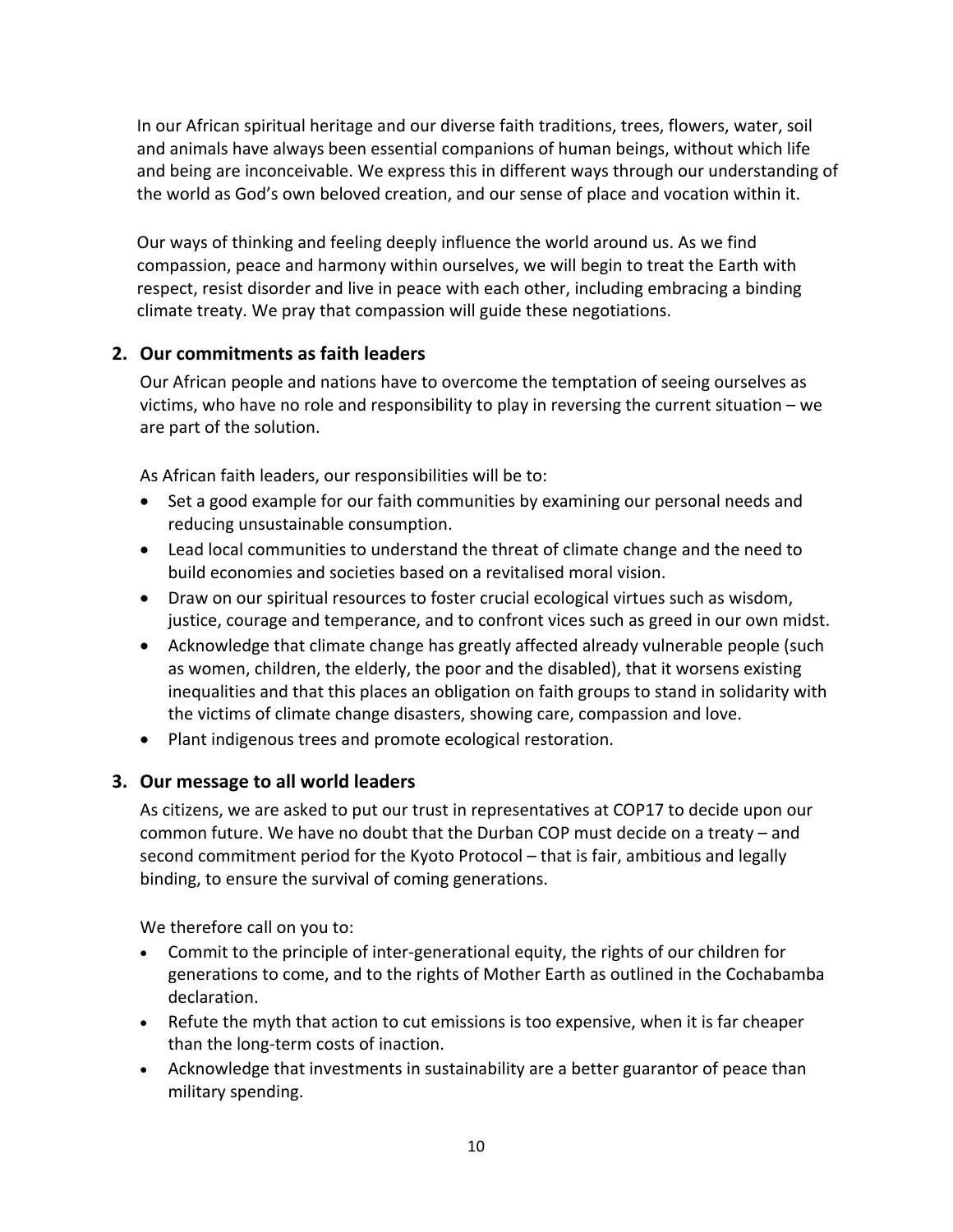- Abandon Gross Domestic Product (GDP) as an indicator of prosperity in favour of indicators that include human wellbeing, equality and the external environmental costs of human economies.
- Set clear final targets for phasing out the use of all fossil fuels, and deep interim reductions in carbon emissions that support the target of no more than one degree of global warming.
- Ensure that there is sufficient climate finance for adaptation in Africa, additional to existing development aid and that it is governed inclusively and equitably under the United Nations.
- Channel sufficient and predictable climate finance and technology from the historic polluting nations, in recognition of their ecological debt, to enable Africa to leapfrog into an age of clean energy technology.
- Close the gap between wealthy countries' pledges to cut warming emissions and what science and equity require.
- Assign for wealthy countries emission quotas that are consistent with the full measure of their historical responsibility.

# **4. Our message to Africa's political leaders**

We further urge African political leaders, as many of you are members of our faith communities, to take these particular measures:

- To regain a united voice and abandon expedient allegiances with blocs that are scrambling to appropriate Africa's natural resources.
- Recognise in all policy statements that our long‐term social and economic interests require the stability of our biophysical environment today.
- Prioritise measures and adopt policies to resolve environmental degradation in our nations.
- Acknowledge and pre‐empt the violence at all levels that climate change and environmental degradation is already fueling on the continent.
- Adopt and enact land policies that ensure equity and justice for all.
- Resist the approval of transactions with exploitative corporations that would cause serious environmental damage.
- Promote indigenous tree planting and protection of existing forests, lakes and rivers.
- Build much greater capacity within long‐standing teams of climate negotiators.
- Greatly improve communications within and between African governments, and consultation with civil society, including faith communities, on issues of climate change.

# **5. Conclusion**

Every human generation is faced by particular challenges and opportunities. If we do not secure a stable climate for the sake of future generations, we will be held accountable by them and judged by history.

On this very critical issue of climate change, we must not fail. Every lost moment increases an irreversible threat to life on Earth.